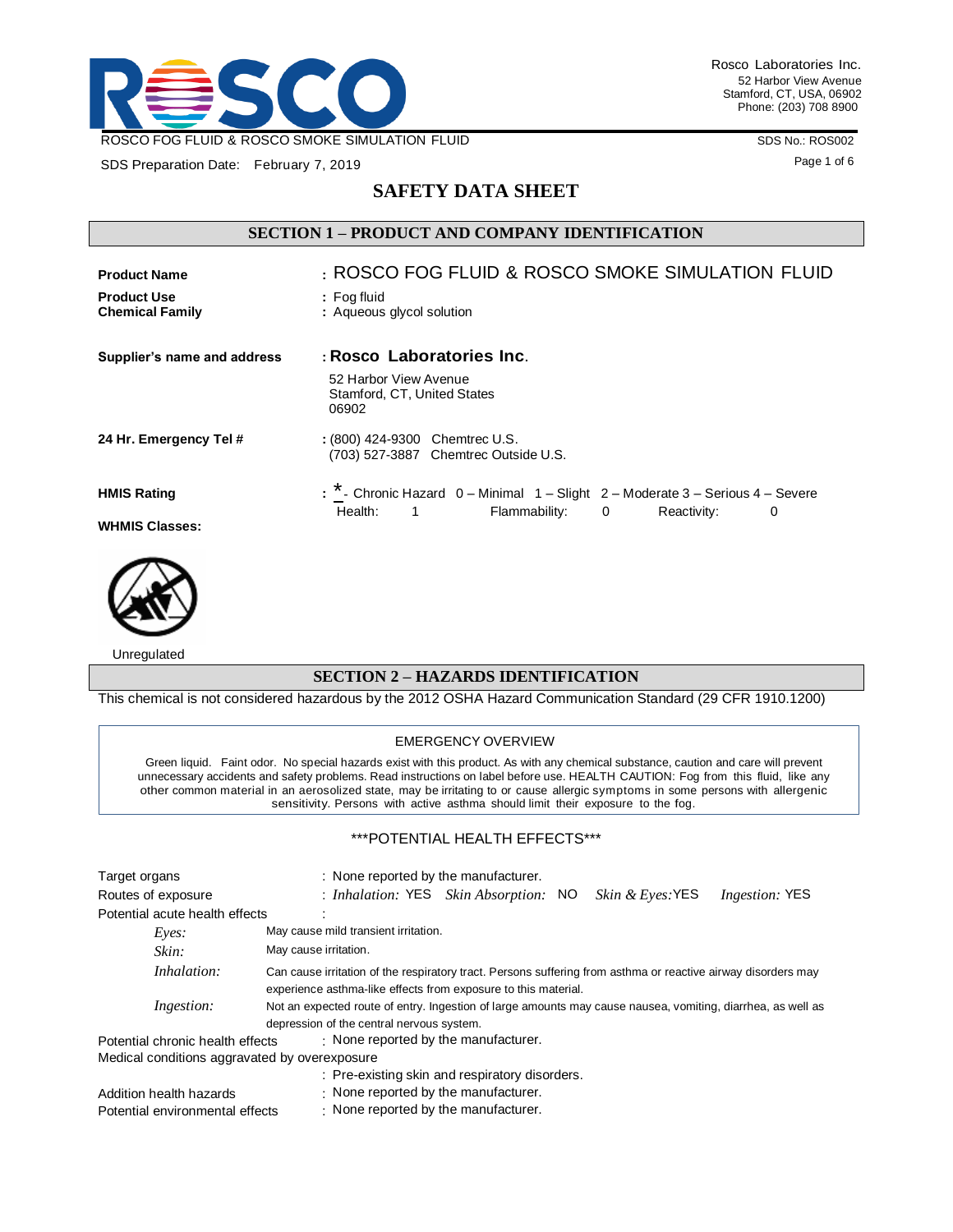

SDS Preparation Date: February 7, 2019

Rosco Laboratories Inc. 52 Harbor View Avenue Stamford, CT, USA, 06902 Phone: (203) 708 8900

SDS No.: ROS002

Page 2 of 6

# **SECTION 3 – COMPOSITION/INFORMATION ON INGREDIENTS**

|                     |          |            | <b>ACGIH TLV</b>  |             | <b>OSHA PEL</b>                          |             |
|---------------------|----------|------------|-------------------|-------------|------------------------------------------|-------------|
| Ingredients         | CAS#     | % (weight) | <b>TWA</b>        | <b>STEL</b> | <u>PEL</u>                               | <b>STEL</b> |
| Triethylene glycol  | 112-27-6 | N/Av       | N/Av              | N/Av        | N/Av                                     | N/Av        |
| 1,3-Butylene glycol | 107-88-0 | N/Av       | N/Av              | N/Av        | N/Av                                     | N/Av        |
| Propylene glycol    | 57-55-6  | N/Av       | $10 \text{ mg/m}$ | N/Av        | 50 ppm(total)<br>; 10 mg/m3<br>(aerosol) | N/Av        |
| Deionized water     | N/Av     | N/Av       | N/Av              | N/Av        | N/Av                                     | N/Av        |

**\*** Note: The ACGIH TLV listed above for the following ingredient(s) is an AIHA WEEL: Propylene glycol.

|                                                                     |                                                      | <b>SECTION 4 - FIRST AID MEASURES</b>                                                                                                                                                |  |  |
|---------------------------------------------------------------------|------------------------------------------------------|--------------------------------------------------------------------------------------------------------------------------------------------------------------------------------------|--|--|
| Inhalation                                                          | attention.                                           | : Inhalation problems are not anticipated. Remove exposed person to fresh air if adverse<br>effects, such as breathing difficulty arise. If irritation persists, seek prompt medical |  |  |
| Skin contact                                                        | symptoms develop and persist.                        | : Flush skin with large amounts of water. Wash affected areas with soap and water.<br>Remove and wash contaminated clothing before re-use. Obtain medical attention if               |  |  |
| Eye contact                                                         | attention.                                           | : If in eyes, rinse with water for 15 minutes. Lift upper and lower lids during flushing to<br>ensure complete removal of chemical. If irritation persists, seek prompt medical      |  |  |
| Ingestion                                                           | attention/advice.                                    | : Ingestion of large amounts may be harmful. Keep at rest. Seek immediate medical                                                                                                    |  |  |
| Notes for physician                                                 | : Low degree of toxicity. Treat symptomatically.     |                                                                                                                                                                                      |  |  |
| <b>SECTION 5 - FIRE FIGHTING MEASURES</b>                           |                                                      |                                                                                                                                                                                      |  |  |
| Fire hazards/conditions of flammability                             |                                                      |                                                                                                                                                                                      |  |  |
| Flammability classification (OSHA 29 CFR 1910. 1200)                | : Not flammable.                                     | : Not flammable under normal conditions of handling.                                                                                                                                 |  |  |
| Flash point                                                         | : Not available.                                     |                                                                                                                                                                                      |  |  |
| Flash point Method                                                  | : Not available.                                     | Auto-ignition temperature<br>: Not available.                                                                                                                                        |  |  |
| Lower flammable limit (% by vol.)                                   | : Not available.                                     | Upper flammable limit (% by vol.)<br>: Not available.                                                                                                                                |  |  |
| Suitable extinguishing media                                        |                                                      | : Extinguishing media - large fires: Non-flammable aqueous liquid, all-purpose foam.<br>Extinguishing media - small fires: Carbon dioxide (CO2), Dry chemical.                       |  |  |
| Explosion data: Sensitivity to mechanical impact / static discharge |                                                      |                                                                                                                                                                                      |  |  |
|                                                                     |                                                      | Not expected to be sensitive to mechanical impact or static discharge.                                                                                                               |  |  |
| Special fire-fighting procedures/equipment                          |                                                      |                                                                                                                                                                                      |  |  |
|                                                                     | : None reported by the manufacturer.                 |                                                                                                                                                                                      |  |  |
| Hazardous combustion products                                       | : Oxides of carbon.                                  |                                                                                                                                                                                      |  |  |
| Oxidizing properties                                                | : None known or reported by the manufacturer.        |                                                                                                                                                                                      |  |  |
|                                                                     |                                                      | <b>SECTION 6 - ACCIDENTAL RELEASE MEASURES</b>                                                                                                                                       |  |  |
| Personal precautions                                                | : Wear suitable protective clothing (see Section 8). |                                                                                                                                                                                      |  |  |
| Environmental precautions                                           | : No special environmental precautions required.     |                                                                                                                                                                                      |  |  |

Spill response/cleanup : Evacuate personnel to safe areas. Restrict access to area until completion of clean-up.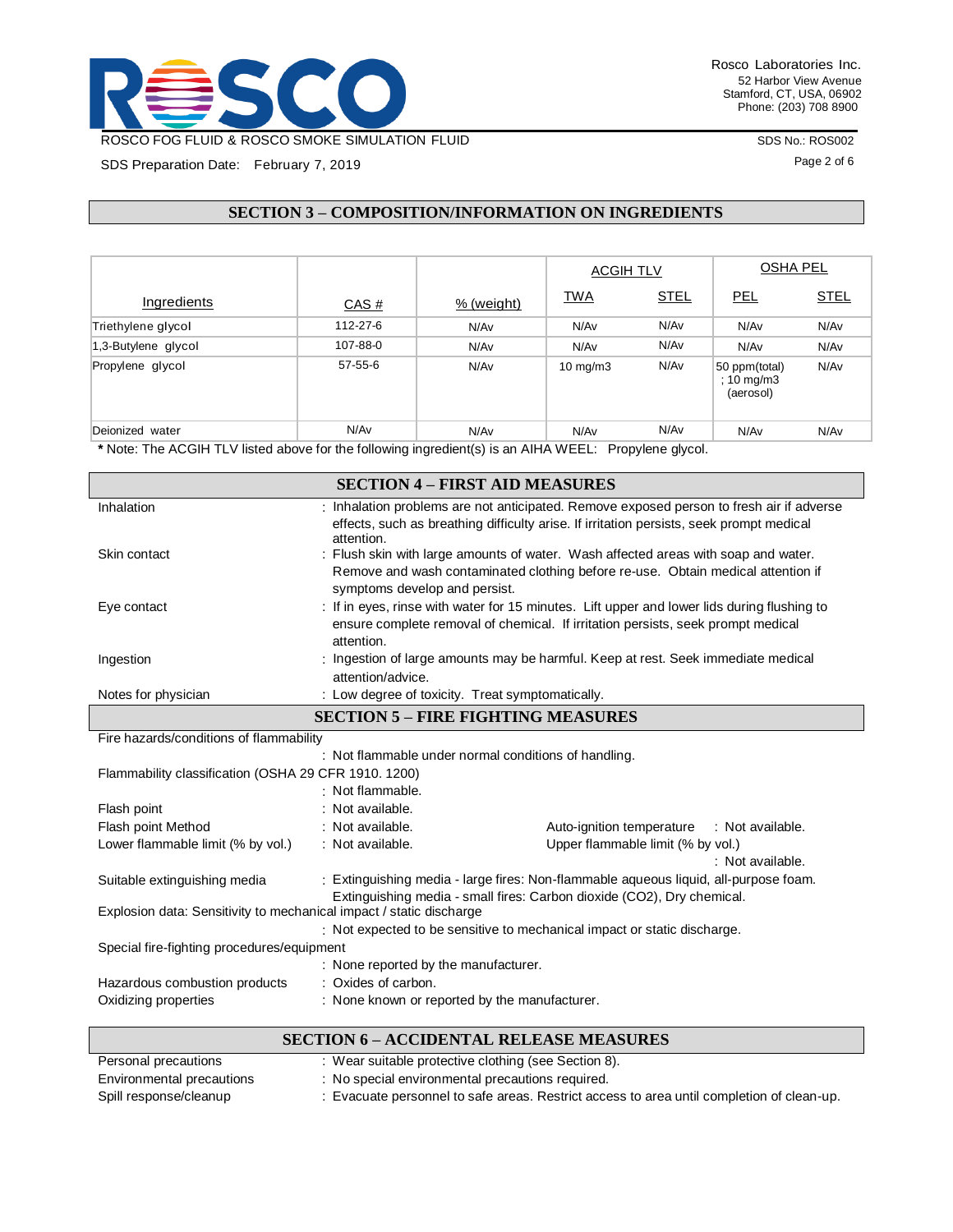

SDS No.: ROS002

| SDS Preparation Date: February 7, 2019 | Page 3 of 6                                                                                                                                                                                                                                                                                                                                                                                                                                                                                                                                                                                                      |
|----------------------------------------|------------------------------------------------------------------------------------------------------------------------------------------------------------------------------------------------------------------------------------------------------------------------------------------------------------------------------------------------------------------------------------------------------------------------------------------------------------------------------------------------------------------------------------------------------------------------------------------------------------------|
| Containment                            | Recover free liquid or cover with inert absorbent material and place into appropriate<br>container for disposal. Dispose in accordance with all applicable federal, state, provincial<br>and local regulations. Contact your local, state, provincial or federal environmental<br>agency for specific rules.<br>: Recover free liquid or cover with inert absorbent material and place into appropriate<br>container for disposal. Dispose in accordance with all applicable federal, state, provincial<br>and local regulations. Contact your local, state, provincial or federal agency for specific<br>rules. |
|                                        | <b>SECTION 7 – HANDLING AND STORAGE</b>                                                                                                                                                                                                                                                                                                                                                                                                                                                                                                                                                                          |
| Safe Handling procedures               | : Do not ingest. Do not inhale aerosol. Avoid contact with skin and eyes. Keep containers<br>tightly closed when not in use. Use with adequate ventilation. Avoid breathing vapors.                                                                                                                                                                                                                                                                                                                                                                                                                              |
| Storage requirements                   | : Store in a cool, dry, well-ventilated area. Inspect periodically for damage or leaks. Do not<br>store near any incompatible materials (see Section 10). Do not freeze. Keep container<br>tightly closed when not in use.                                                                                                                                                                                                                                                                                                                                                                                       |
| Incompatible materials                 | : Strong oxidizing agents and acids.                                                                                                                                                                                                                                                                                                                                                                                                                                                                                                                                                                             |

| Special packaging materials | : Liquid-proof glass, plastic or non-corrodible metal containers are recommended. |
|-----------------------------|-----------------------------------------------------------------------------------|
|                             |                                                                                   |

# **SECTION 8 – EXPOSURE CONTROLS AND PERSONAL PROTECTION**

|                                | Ventilation and engineering measures: General mechanical ventilation is sufficient for use with this product.                       |
|--------------------------------|-------------------------------------------------------------------------------------------------------------------------------------|
| Respiratory protection         | : None required under normal conditions.                                                                                            |
| Skin protection                | : None required under normal conditions. Gloves of natural rubber or polyvinyl chloride-<br>coated gloves are recommended.          |
| Eye / face protection          | : None required under normal conditions. If splashing might occur, wear eye protection<br>such as safety glasses with side shields. |
| Other protective equipment     | : Emergency showers and eyewash facilities should be nearby.                                                                        |
| General hygiene considerations | : Wash hands immediately after handling the product, before breaks and at the end of<br>the workday.                                |

### **SECTION 9 – PHYSICAL AND CHEMICAL PROPERTIES**

| Physical state                                                                     | : Liguid                | Appearance                                | : Green Liquid.          |  |
|------------------------------------------------------------------------------------|-------------------------|-------------------------------------------|--------------------------|--|
| Odor                                                                               | : Faint odor.           | Odor threshold                            | : Not available.         |  |
| рH                                                                                 | $: 7.0$ (approximately) |                                           |                          |  |
| Boiling point                                                                      | : 100-243 °C            | Specific gravity                          | $: 1.12$ (approximately) |  |
| Melting/Freezing point                                                             | : Not available         | Coefficient of water/oil distribution     |                          |  |
|                                                                                    |                         |                                           | : Not available.         |  |
| Vapor pressure (mmHg @20°C/68°F): 8.4 (approximately)                              |                         | Solubility in water                       | $:$ soluble              |  |
| Vapor density $(Air = 1)$<br>: 2.9                                                 |                         | Evaporation rate (n-Butyl acetate = $1$ ) |                          |  |
|                                                                                    |                         |                                           | : 0.01                   |  |
| Volatile organic Compounds (VOC's) (Ibs/gal: g/l)                                  |                         | Volatiles (% by weight)                   | : Not available.         |  |
|                                                                                    | : Not available.        |                                           |                          |  |
| Viscosity                                                                          | : Not available.        |                                           |                          |  |
| Special Remarks On Fire Hazards<br>: Not flammable under normal conditions of use. |                         |                                           |                          |  |

# **SECTION 10 – REACTIVITY AND STABILITY DATA**

| Stability and reactivity                                                   | : Stable under normal conditions.                                                   |
|----------------------------------------------------------------------------|-------------------------------------------------------------------------------------|
| Hazardous polymerization                                                   | $\therefore$ Will not occur.                                                        |
| Conditions to avoid                                                        | : Combination with strong oxidizers and/or acids may cause explosive decomposition. |
| Materials to Avoid and Incompatibility: Strong oxidizing agents and acids. |                                                                                     |
| Hazardous decomposition products                                           | : None.                                                                             |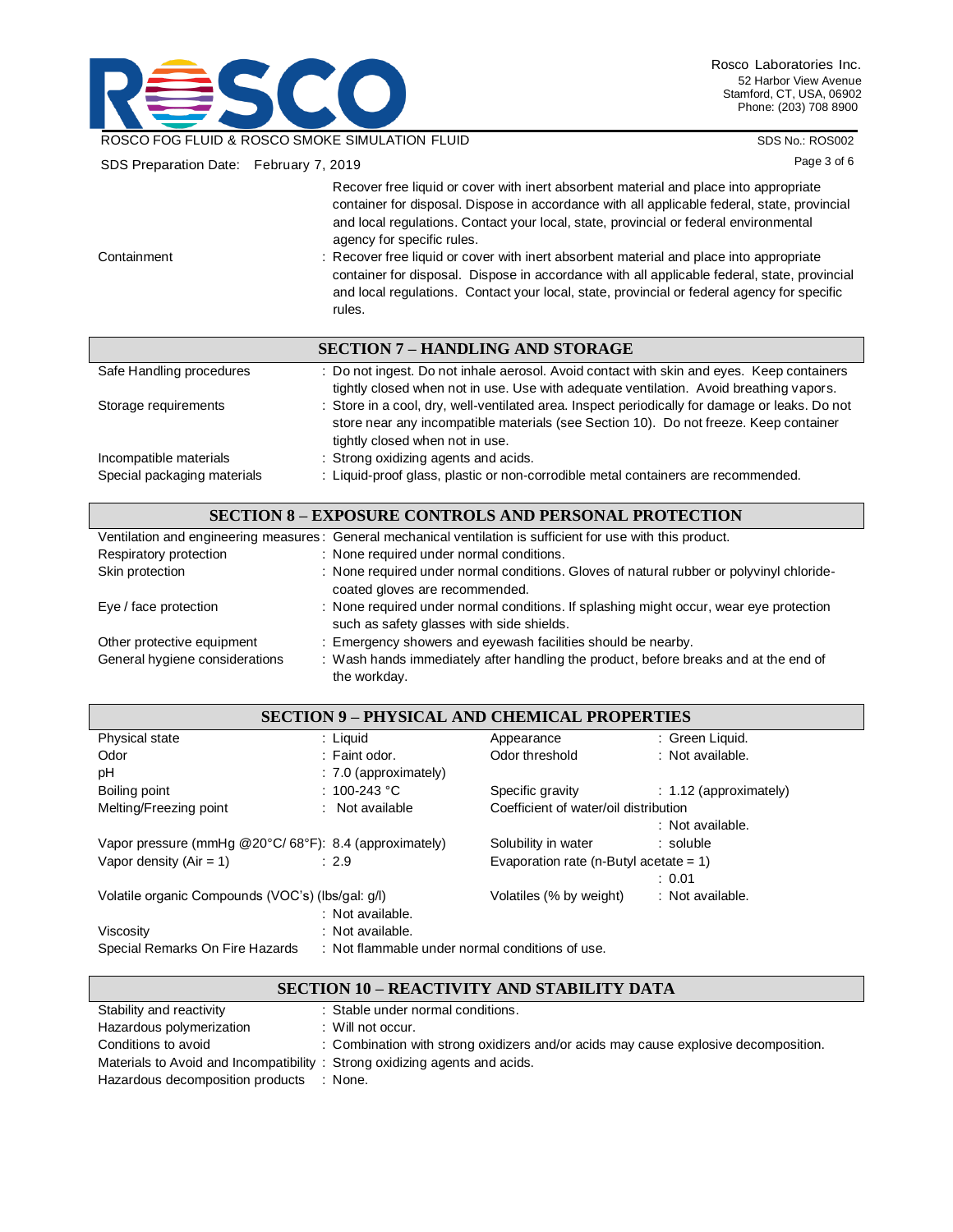

SDS No.: ROS002

Page 4 of 6

SDS Preparation Date: February 7, 2019

### **SECTION 11 – TOXICOLOGICAL INFORMATION**

|                                                               | $LC_{50}(4hr)$                                                                                                                                                    | $LD_{50}$          |                          |
|---------------------------------------------------------------|-------------------------------------------------------------------------------------------------------------------------------------------------------------------|--------------------|--------------------------|
| <b>Ingredients</b>                                            | inh, rat                                                                                                                                                          | oral               | dermal                   |
| Triethylene glycol                                            | N/Av                                                                                                                                                              | 12,800 mg/kg (rat) | 22,460 mg/kg (rabbit)    |
| 1,3-Butylene glycol                                           | N/Av                                                                                                                                                              | 18610 mg/kg (rat)  | $>$ 20000 mg/kg (rabbit) |
| Propylene glycol                                              | N/Av                                                                                                                                                              | 20,000 mg/kg (rat) | 20,800 mg/kg (rabbit)    |
| Deionized water                                               | N/Av                                                                                                                                                              | >90 mL/kg (rat)    | N/Av                     |
| Toxicological data                                            | : Low order of toxicity for normal industrial handling.                                                                                                           |                    |                          |
| Carcinogenic status<br>Reproductive effects<br>Teratogenicity | : No components are listed as carcinogens by ACGIH, IARC, OSHA or NTP.<br>: Not expected to have other reproductive effects.<br>: Not expected to be a teratogen. |                    |                          |
| Mutagenicity                                                  | : Not expected to be mutagenic in humans.                                                                                                                         |                    |                          |
| Reproductive effects                                          | : Not expected to have other reproductive effects.                                                                                                                |                    |                          |
| Irritancy                                                     | : Direct contact may cause mild eye irritation. Possible inhalation irritant. Irritating to skin.                                                                 |                    |                          |
| Sensitization to material                                     | : Not expected to be a sensitizer.                                                                                                                                |                    |                          |
| Synergistic materials                                         | : None reported by the manufacturer.                                                                                                                              |                    |                          |
|                                                               | GEOTION 10 - EOOL OCIO IL INEODMATIONI                                                                                                                            |                    |                          |

| <b>SECTION 12 - ECOLOGICAL INFORMATION</b> |                                                                                       |  |
|--------------------------------------------|---------------------------------------------------------------------------------------|--|
| Environmental effects                      | : None known or reported by the manufacturer. However, it is recommended not to allow |  |
|                                            | the material to enter the environment.                                                |  |
| Important environmental characteristics    |                                                                                       |  |
|                                            | : None known or reported by the manufacturer.                                         |  |
| Ecotoxicological                           | : No data is available on the product itself.                                         |  |
|                                            |                                                                                       |  |
|                                            | <b>SECTION 13 – DISPOSAL CONSIDERATIONS</b>                                           |  |
| Handling for Disposal                      | : See Section 7 (Handling and Storage) section for further details.                   |  |

| Methods of Disposal | : Contact waste disposal services. Dispose in accordance with all applicable federal, state, |
|---------------------|----------------------------------------------------------------------------------------------|
|                     | provincial and local regulations. Contact your local, state, provincial or federal           |
|                     | environmental agency for specific rules.                                                     |

# **SECTION 14 – TRANSPORTATION INFORMATION**

| Regulatory<br>Information               | <b>UN Number</b> | <b>Shipping Name</b> | Class         | Packing<br>Group | Label |
|-----------------------------------------|------------------|----------------------|---------------|------------------|-------|
| <b>TDG</b>                              | None             | Not regulated.       | Not regulated | -None-           |       |
| <b>TDG</b><br>Additional<br>information | None.            |                      |               |                  |       |
| 49CFR/DOT                               | None             | Not regulated.       | Not regulated | -None-           |       |
| 49CFR/DOT<br>Additional<br>information  | None.            |                      |               |                  |       |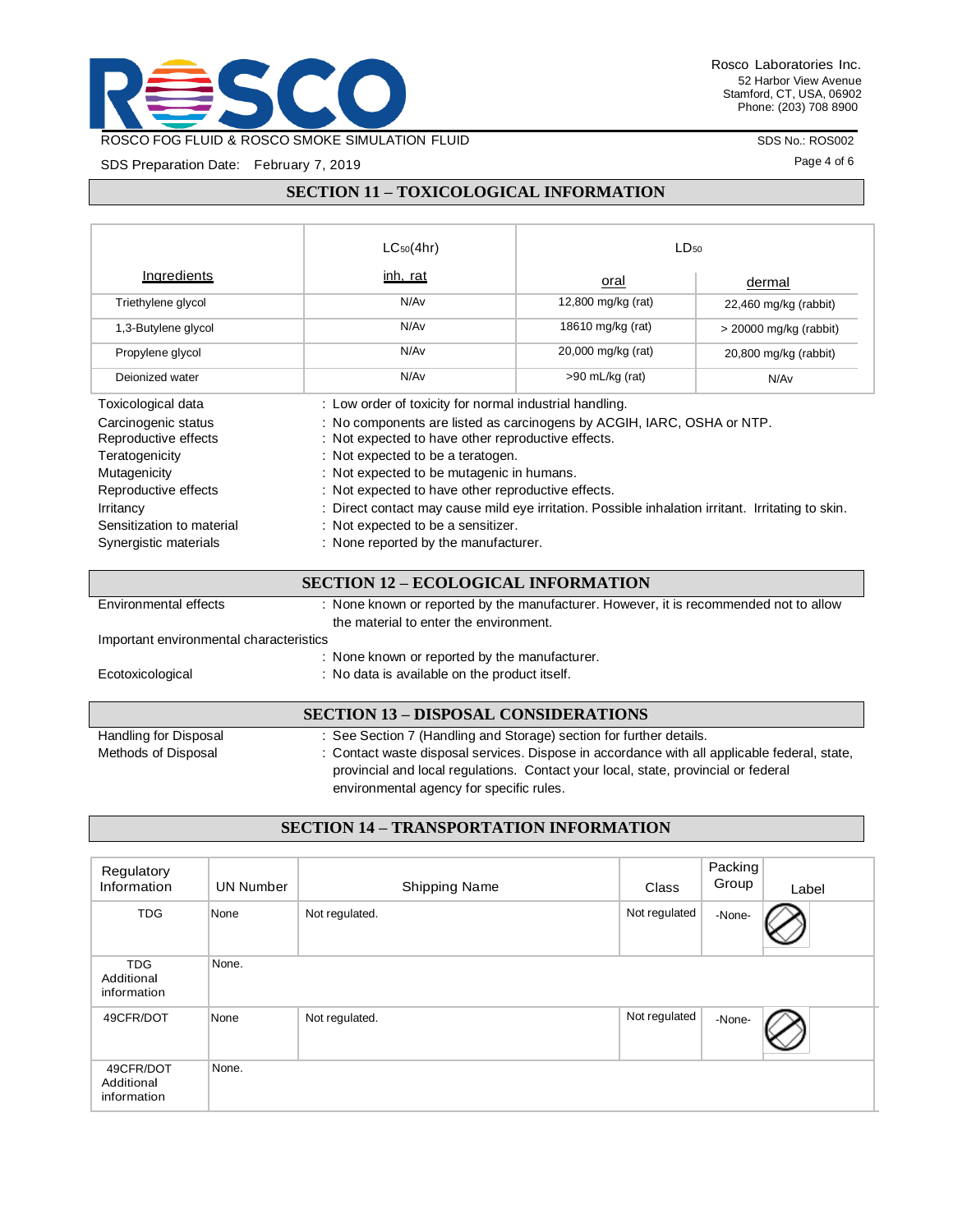

### ROSCO FOG FLUID & ROSCO SMOKE SIMULATION FLUID

#### SDS Preparation Date: February 7, 2019

SDS No.: ROS002

Page 5 of 6

| 000 reparation Date: Cordary 7, 2010          |       |                |               |        |  |  |
|-----------------------------------------------|-------|----------------|---------------|--------|--|--|
| <b>ICAO/IATA</b>                              | None  | Not regulated. | Not regulated | -None- |  |  |
| <b>ICAO/IATA</b><br>Additional<br>information | None. |                |               |        |  |  |
| <b>IMDG</b>                                   | None  | Not regulated. | Not regulated | -None- |  |  |
| <b>IMDG</b><br>Additional<br>information      | None. |                |               |        |  |  |

### **SECTION 15 – REGULATORY INFORMATION**

#### US Federal Information:

TSCA: All listed ingredients appear on the Toxic Substances Control Act (TSCA) inventory.

SARA Section 313: This material is not subject to SARA notification requirements, since it does not contain any Toxic Chemical Constituents above de minimus concentrations.

#### US State Right to Know Laws:

California Proposition 65: To the best of our knowledge, this product does not contain any chemicals known to the State of California to cause cancer or reproductive harm.

#### Canadian Regulations:

Canadian Environmental Protection Act (CEPA) information: All ingredients listed appear on the Domestic Substances List (DSL).

Canadian WHMIS Classification: Class D2B (Materials Causing Other Toxic Effects, Toxic Material) This product has been classified according to the hazard criteria of the CPR and the SDS contains all of the information required by the CPR.

# **SECTION 16 – OTHER INFORMATION**

| Legend     | : ACGIH: American Conference of Governmental Industrial Hygienists<br>IARC: International Agency for Research on Cancer<br>N/Ap: not applicable<br>N/Av: not available<br>NIOSH: National Institute of Occupational Safety and Health<br>NTP: National Toxicology Program<br>OSHA: Occupational Safety and Health Administration |
|------------|----------------------------------------------------------------------------------------------------------------------------------------------------------------------------------------------------------------------------------------------------------------------------------------------------------------------------------|
| References | : Information obtained from sources including original supplier's Safety Data<br>Sheet, and reference including RTECS and CCOHS Cheminfo.                                                                                                                                                                                        |